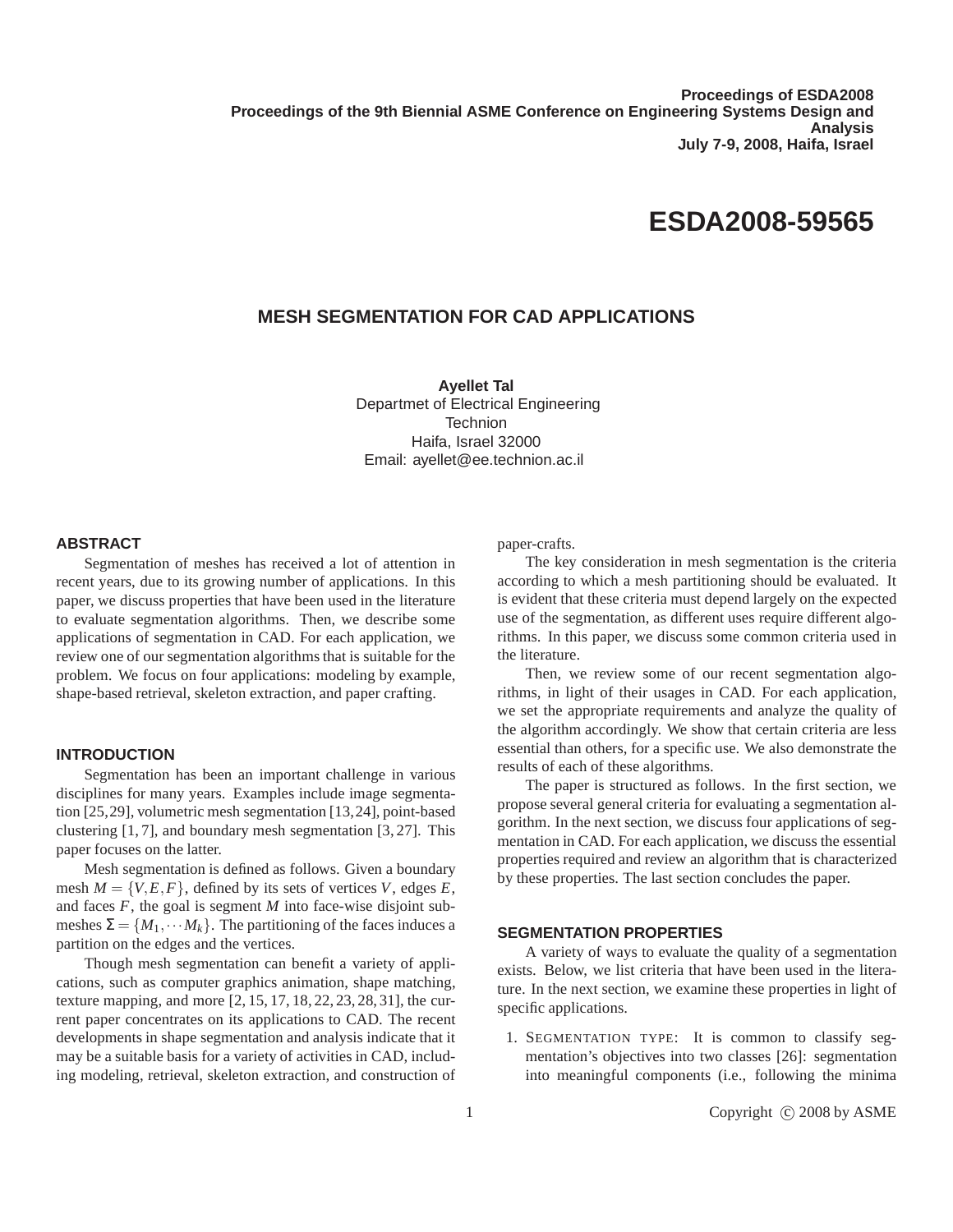rule [11]) and segmentation into purely geometric shapes, i.e., planar or conic segments.

- 2. GEOMETRIC CONSTRAINTS: Sometimes, each component is restricted to certain geometric constraints, such as convexity [6].
- 3. TOPOLOGICAL CONSTRAINTS: Other common restrictions are topological. For instance, each component should be a single connected component or should be topologically equivalent to a disk.
- 4. HIERARCHY: Often, a single segmentation of a model would not exactly fit the segmentation the user "has in mind". Therefore, it is desirable to produce either a hierarchical segmentation or a multi-scaled one.
- 5. EXACT CUTS: Though defining "correct" boundaries between segments is infeasible, desirable geometric properties of the boundaries can be characterized. Such properties can include smoothness, length, and location along concave features.
- 6. INTERACTIVITY: Fully automatic segmentation is a difficult problem. Therefore, user-guided segmentation techniques may be a more practical solution for applications that require a considerable accuracy of the components.
- 7. POSE INVARIANCE: For certain applications it is important that models of similar objects in different poses, will be segmented compatibly. For instance, a sitting man and a standing man should have the same segments.
- 8. PROPORTION INVARIANCE: Similarly, it is sometimes important to compatibly segment models of similar objects, having different proportions between their parts. For example, a chair having a long back and a chair having a short one, should have the same segments.
- 9. EXTRACTION OF SMALL FEATURES: The extraction of very small features, like parts of the fingers of a human, is still considered difficult. The ability to achieve it is an objective for some algorithms.
- 10. PERFORMANCE: Both the worst-time asymptotic complexity and the actual running times of the algorithms are important factors in the choice of an algorithm.
- 11. CONTROL PARAMETERS: The number of control parameters gives some indication regarding the difficulty of tuning the algorithms, in order to produce the desirable segmentation. Most segmentation algorithms have parameters. The goal is to bring the number of parameters to minimum.
- 12. BOUND ON THE MAXIMUM AND/OR MINIMUM NUMBER OF ELEMENTS IN A COMPONENT OR THE NUMBER OF COMPONENTS: This constraint is often used too eliminate over-segmentation or too large and unbalanced components.

# **SEGMENTATION IN CAD**

Over the years we have developed a variety of segmentation algorithms [6,8,15,31,32], each satisfying a different subset of the properties listed above. We have demonstrated their uses in metamorphosis, skeleton extraction, animation, modeling, retrieval, and paper crafting. This section focuses on CAD-related applications.

We discuss four uses: modeling by example, shape-based retrieval, skeleton extraction, and paper crafting. For each application, we discuss the essential requirements from the list above and then briefly describe the algorithm that attempts to achieve these properties.

**Modeling by example [8]:** We investigate modeling by example, a data driven approach to constructing new 3D models by assembling parts from previously existing ones. We have built an interactive tool that allows the user to find and extract parts from a large database of 3D models and composite them together to create new 3D models. This approach is useful for creating objects with interchangeable parts, which includes most man-made objects (vehicles, machines, furniture, etc.), as illustrated in Figure 1.



Figure 1. Modeling a Radio Flyer tricycle

From a segmentation viewpoint, the major consideration is how to provide an interactive segmentation tool that provides "exact" cuts. This is so, since only one, very exact piece is needed. There are several possible approaches to interactive segmentation of 3D meshes [10, 16, 33]. In our system, the user is allowed to paint strokes on the mesh surface to specify where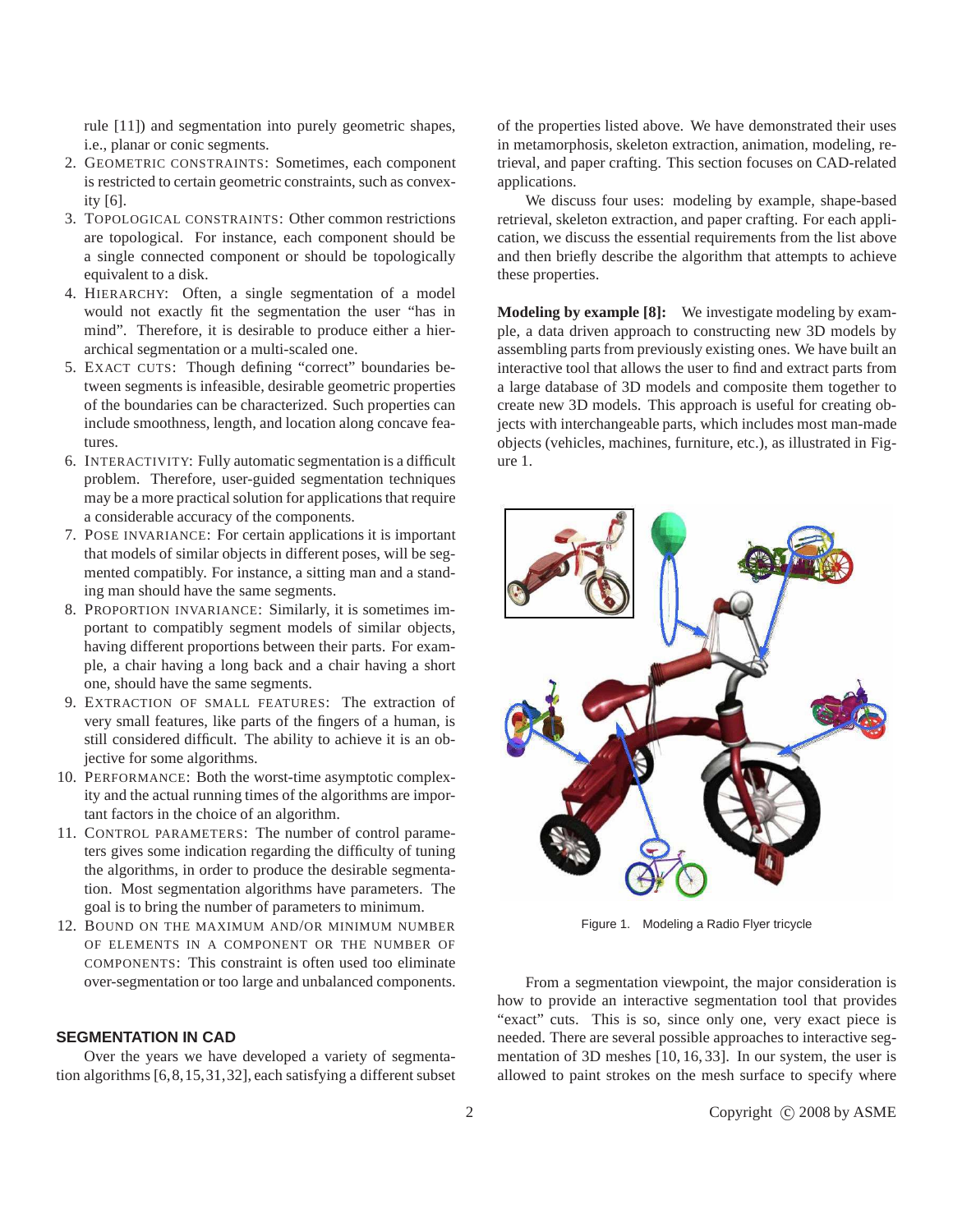cuts should be made. This stroke specifies a constraint that the cut must pass within *r* pixels of every point on the stroke. Then a cost function of a cut can be computed by:

$$
cost(e) = c_{len}(e) \times c_{ang}(e)^{\alpha} \times c_{dist}(e)^{\beta} \times c_{vis}(e)^{\gamma} \times c_{dot}(e)^{\delta},
$$

where  $c_{len}$  is the edge's length,  $c_{ang}$  is a function of the dihedral angle of its adjoining faces, *cdist* depends on the distance to the stroke, *cvis* indicates the visibility of the edge, and *cdot* is a function of the normal.  $\alpha, \beta, \gamma, \delta$  trade off between the factors. A constrained least cost path problem is solved in order to find the optimal cut specified by the user s stroke.

**Shape-based retrieval [32]:** Retrieval of objects, which is based on similarity between them, can also be based on segmentation. This approach attempts to succeed the theories of [4, 5, 21]. The key idea is to decompose each object into its "meaningful" components at the object's deep concavities, and to match each component to a basic shape. After determining the relations between these components, an attributed graph that represents the segmentation is constructed and considered the object's *signature*.

Given a database of signatures and one specific signature, the latter is compared to other signatures in the database, and the most similar objects are retrieved.

This graph-based approach has a few important properties. First, it is invariant to non-rigid-transformations. For instance, given a human object, we expect its signature to be similar to signatures of other humans, whether they bend, fold their legs, or point forward, as illustrated in Figure 2. In this figure, all the 19 humans in a database consisting of 388 objects, are ranked among the top 21 objects, and 17 among the top 17. Second, normalization is not required, since the signature is a graph that is invariant to rigid transformations. Third, the signature tolerates degenerated meshes and noise. This is so because the object is represented by its general structure, ignoring small features. Finally, the proposed signature is very compact. Thus, signatures can be easily stored and transfered.

For this application, neither accuracy nor hierarchy are needed. Five requirements are posed: good performance, a limited number of segments, no control parameters, pose invariance, and proportion invariance. Performance is vital since the algorithm should be executed on a whole database of objects and not on a single model. A limited number of segments is important since the segmentation graphs should be compared. Parameters should not be controlled for every object, since again, the database might be large. Obviously, pose and proportion should not influence the segmentation

Therefore, for this application two extremely simple and linear segmentation algorithms are utilized: The Watershed decomposition [20] and a BFS-based heuristic [6].



Figure 2. Retrieval of the top 20 objects similar to to the top left-most human figure

**Skeleton extraction:** It has been shown in [15] that given a segmentation, a control-skeleton can be extracted. This is done by traversing the segmentation tree and generating joints at the boundary between the segments. In [19], it is shown that the opposite is also correct. Skeletons can facilitate the creation of segmentations.

A segmentation algorithms for skeleton extraction should satisfy the following properties. It should segment the patches into meaningful components; it should be hierarchical; the cuts between components should be exact, since otherwise joint binding will be difficult; it should be both pose invariant and proportion invariant, since similar objects should have similar skeletons; and small features should be extracted, so as to facilitate the skeleton at these parts.

The algorithm described in [14] qualifies for this application, because it satisfies these requirements, as demonstrated in Figure 3.

The algorithm proceeds from coarse to fine. For each node in the hierarchy tree, the algorithm consists of the following stages.

- 1. Mesh coarsening: Mesh coarsening is applied as a preprocessing step [9]. It assists not only in accelerating the algorithm when executed on large meshes, but also in decreasing the sensitivity of the algorithm to the presence of noise.
- 2. Pose-insensitive representation: Multi-dimensional scaling is used to transform the mesh *S* into a canonical mesh *SMDS*. Euclidean distances between points on *SMDS* are similar to the geodesic distances between their corresponding points on *S*. This property makes the representation pose insensitive, because folded organs (e.g., arms) are "straightened" up by the transformation.
- 3. Feature point detection: A few points, the *prominent feature points*, are computed on *SMDS* and mapped back to their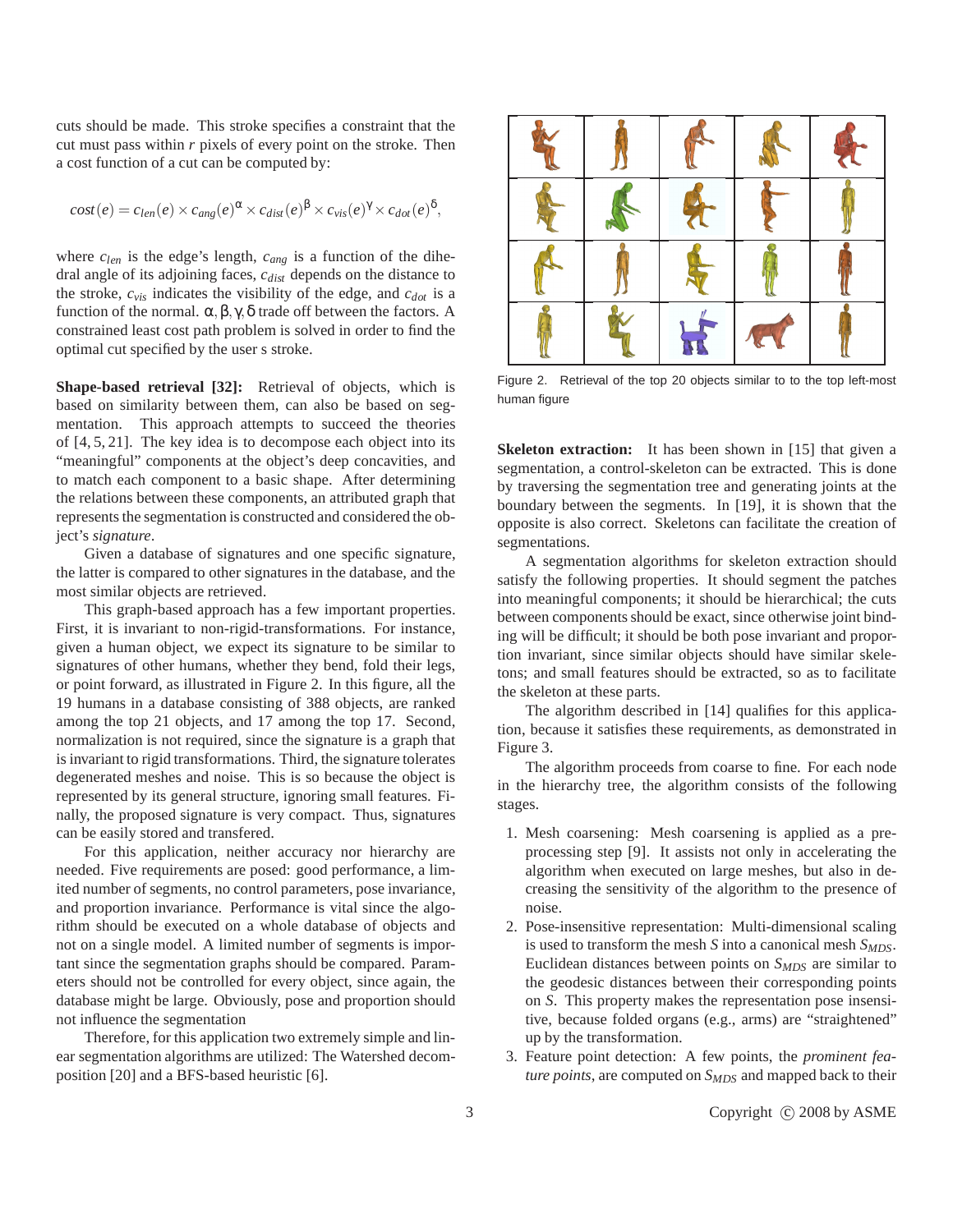

(a) First level (b) Third level (c) Sixth level

Figure 3. Pose-insensitive segmentations: Two sumo wrestlers in different poses are segmented separately (top and bottom). The segmentations are similar in all levels of the hierarchy. Note also the extraction of the small features (The wrestler's hair, facial features, nails and mawashi (belt) originally belong to different connected components.)

corresponding points on *S*. Intuitively, points on the tips of components, such as the tail, the legs and the head of an animal, are prominent feature points. The algorithm is based on the observation that feature points can be characterized by local as well as global conditions, in terms of their geodesic distances.

- 4. Core component extraction: The core component is extracted using a *spherical flipping* operation.
- 5. Mesh segmentation: The algorithm computes the other segments, each containing at least one feature point.
- 6. Cut refinement: The boundaries between the segments, which were found in the previous stage, are refined. The goal is to find boundaries that go along the "natural" seams of the mesh.
- 7. Mesh refinement: After the segmentation of the coarseresolution mesh (Step 1) is computed, it is mapped to the input, fine-resolution mesh, and the cut is refined again, similarly to Step 6.

The hierarchical segmentation continues as long as the current segment *S<sup>i</sup>* contains feature points and the ratio between the number of vertices contained in the convex hulls of both  $S_i$  and  $S<sub>iMDS</sub>$  and the total number of vertices is low. These conditions

prevent situations in which objects without prominent components (i.e., almost convex objects), get further segmented.

**Paper craft [30]:** The aim of the algorithm is to segment a mesh into a small number of segments that can be well approximated by developable surfaces and whose boundaries can be easily cut and glued. The results are demonstrated in Figure 4.



Figure 4. Paper-craft models

In this case, the following requirements are relevant: The segmentation type should be purely geometrical; the boundaries between segments should be piecewise smooth, and thus easy to cut; and the number of segments should be controlled by a parameter, either indicating the number of pieces or indicating the allowed error.

A surface is developable if it has a zero Gaussian curvature at all points. Since this definition does not provide a practical algorithm for generating a segmentation, our algorithm uses two types of surfaces known to be developable: a planar surface and a conic surface [12]. Our general scheme, however, can incorporate other pre-defined types of developable surfaces.

The algorithm begins with an initial over-segmentation of the mesh into trivial developable segments. This initial segmentation is iteratively modified, by decreasing the number of segments, while increasing the error. Each such iteration approximates the current segments, by fitting each segment to a conic(/plane), using weights specific to our problem. Once the segmentation is determined, the approximations are modified, in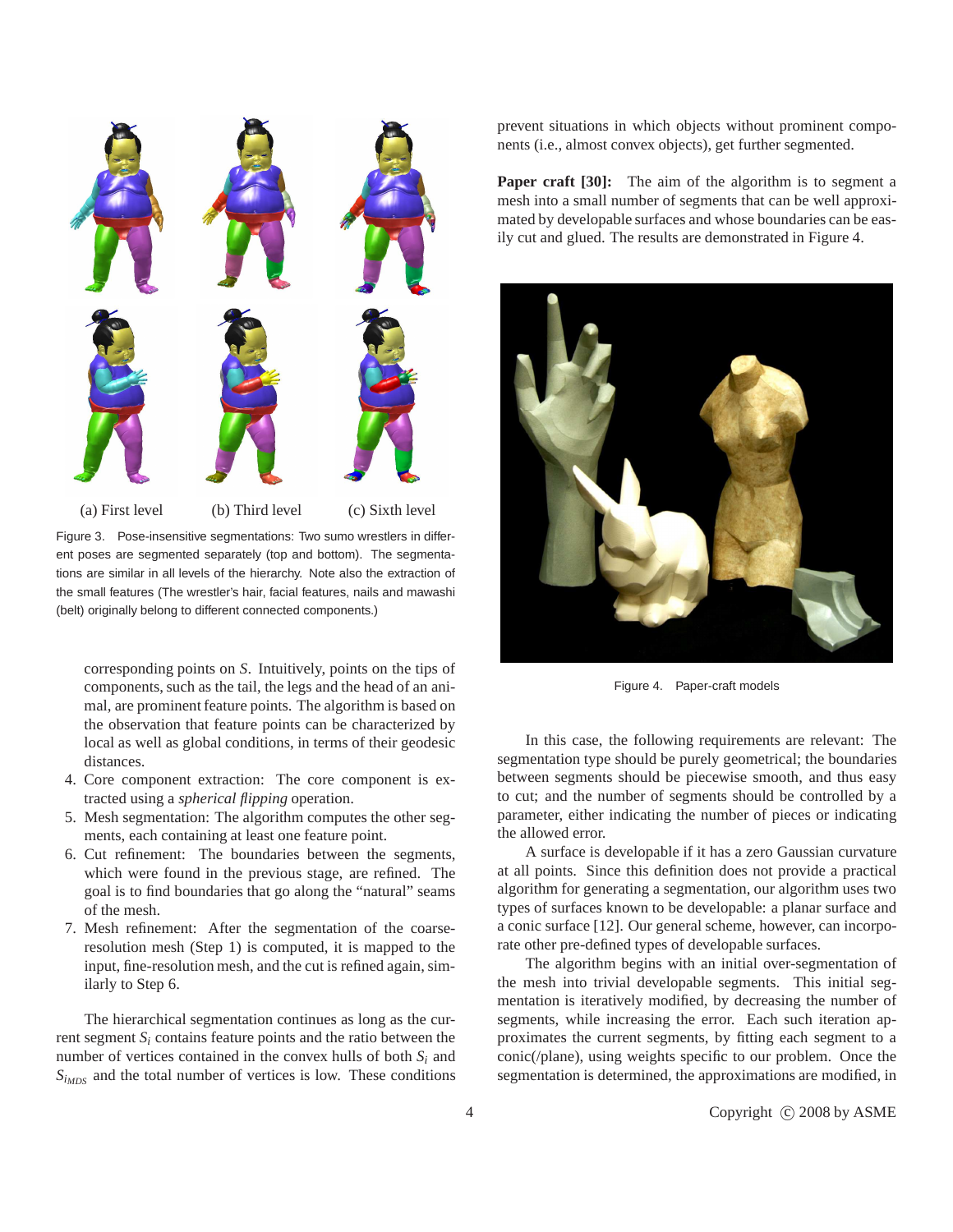order to accommodate for "good" boundaries. Then, the analytical boundaries between the approximations are computed, therefore not restricting the boundaries to pass through edges of the original mesh.

## **CONCLUSION**

In this paper we have analyzed the necessary requirements that segmentation algorithms should satisfy, for specific problems in CAD. We have shown that every application requires different properties. For instance, in retrieval, a very simple algorithm suffices, even though it cannot produce exact segments, while for skeleton extraction, precises segments are vital. As another example, while hierarchical segmentation should be attained for skeleton extraction, a flat one suits paper crafting, and extraction of a single component is suitable for modeling by example. The conclusion is that before choosing a segmentation algorithm, one should characterize carefully the properties required for the specific application.

#### **ACKNOWLEDGMENT**

This work was partially supported by the European FP6 NoE grant 506766 (AIM@SHAPE), by the Israeli Ministry of Science, Culture & Sports, grant 3-3421, and by the Fund for Promotion of Research at the Technion,.

#### **REFERENCES**

- [1] P. Arabie, L.J. Hubert, and G. De Soete. *Clustering and Classification*. World Scientific Publishing Company, NJ, 1996.
- [2] M. Attene, B. Falcidieno, and M. Spagnuolo. Hierarchical mesh segmentation based on fitting primitives. *The Visual Computer*, 2006.
- [3] M. Attene, S. Katz, M. Mortara, G. Patane, M. Spagnuolo, and A.Tal. Mesh segmentation - a comparative study. In *Shape Modeling International (SMI)*, 2006.
- [4] I. Biederman. Recognition-by-components: A theory of human image understanding. *Psychological Review*, 94:115–147, 1987.
- [5] I. Biederman. Aspects and extensions of a theory of human image understanding. *Pylyshyn Z. editor, Computational Processes in Human Vision: An Interdisciplinary Perspective*, pages 370–428, 1988.
- [6] B. Chazelle, D.P. Dobkin, N. Shourhura, and A. Tal. Strategies for polyhedral surface decomposition: An experimental study. *Computational Geometry: Theory and Applications*, 7(4-5):327–342, 1997.
- [7] R. Duda, P. Hart, and D. Stork. *Pattern Classification*. John Wiley & Sons, New York, 2000.
- [8] T. Funkhouser, M. Kazhdan, P. Shilane, P. Min, W. Kiefer, A. Tal, S. Rusinkiewicz, and D.P. Dobkin. Modeling by example. *ACM Trans. Graph. (SIGGRAPH)*, 23(3):652– 663, 2004.
- [9] M. Garland and P.S. Heckbert. Surface simplification using quadric error metrics. In *Proceedings of SIGGRAPH 1997*, pages 209–216, 1997.
- [10] A. Gregory, A. State, M.C. Lin, D. Manocha, and M.A. Livingston. Interactive surface decomposition for polyhedral morphing. *The Visual Computer*, 15:453–470, 1999.
- [11] D.D. Hoffman and W.A. Richards. Parts of recognition. In S. Pinker, editor, *Visual Cognition*, pages 65–96. MIT Press, London, 1985.
- [12] D. Julius, V. Kraevoy, and A. Sheffer. D-charts: Quasidevelopable mesh segmentation. In *Computer Graphics Forum*, volume 24, pages 581–590, 2005.
- [13] G. Karypis and V. Kumar. Multilevel algorithms for generating coarse grids for multigrid methods. In *Supercomputing*, 1998.
- [14] S. Katz, G. Leifman, and A. Tal. Mesh segmentation using feature point and core extraction. *The Visual Computer*, 21(8-10):865–875, 2005.
- [15] S. Katz and A. Tal. Hierarchical mesh decomposition using fuzzy clustering and cuts. *ACM Trans. Graph. (SIG-GRAPH)*, 22(3):954–961, 2003.
- [16] Y. Lee, S. Lee, A. Shamir, D. Cohen-Or, and H-P. Seidel. Mesh scissoring with minima rule and part salience. *Computer Aided Geometric Design*, 2005.
- [17] B. Levy, S. Petitjean, N. Ray, and J. Maillot. Least squares conformal maps for automatic texture atlas generation. In *Proceedings of SIGGRAPH 2002*, pages 362–371. ACM SIGGRAPH, 2002.
- [18] X. Li, T.W. Toon, T.S. Tan, and Z. Huang. Decomposing polygon meshes for interactive applications. In *Proceedings of the 2001 symposium on Interactive 3D graphics*, pages 35–42, 2001.
- [19] J-M. Lien, J. Keyser, and N.M. Amato. Simultaneous shape decomposition and skeletonization. In *ACM symposium on Solid and physical modeling*, pages 219–228, 2006.
- [20] A.P. Mangan and R.T. Whitaker. Partitioning 3D surface meshes using watershed segmentation. *IEEE Transactions on Visualization and Computer Graphics*, 5(4):308–321, 1999.
- [21] D. Marr. *Vision A computational investigation into the human representation and processing of visual information*. W.H. Freeman, San Francisco, 1982.
- [22] M. Mortara, G. Patanè, M. Spagnuolo, B. Falcidieno, and J. Rossignac. Blowing bubbles for the multi-scale analysis and decomposition of triangle meshes. *Algorithmica, Special Issues on Shape Algorithms*, 38(2):227–248, 2004.
- [23] M. Mortara, G. Patanè, M. Spagnuolo, B. Falcidieno, and J. Rossignac. Plumber: A multi-scale decomposition of 3d